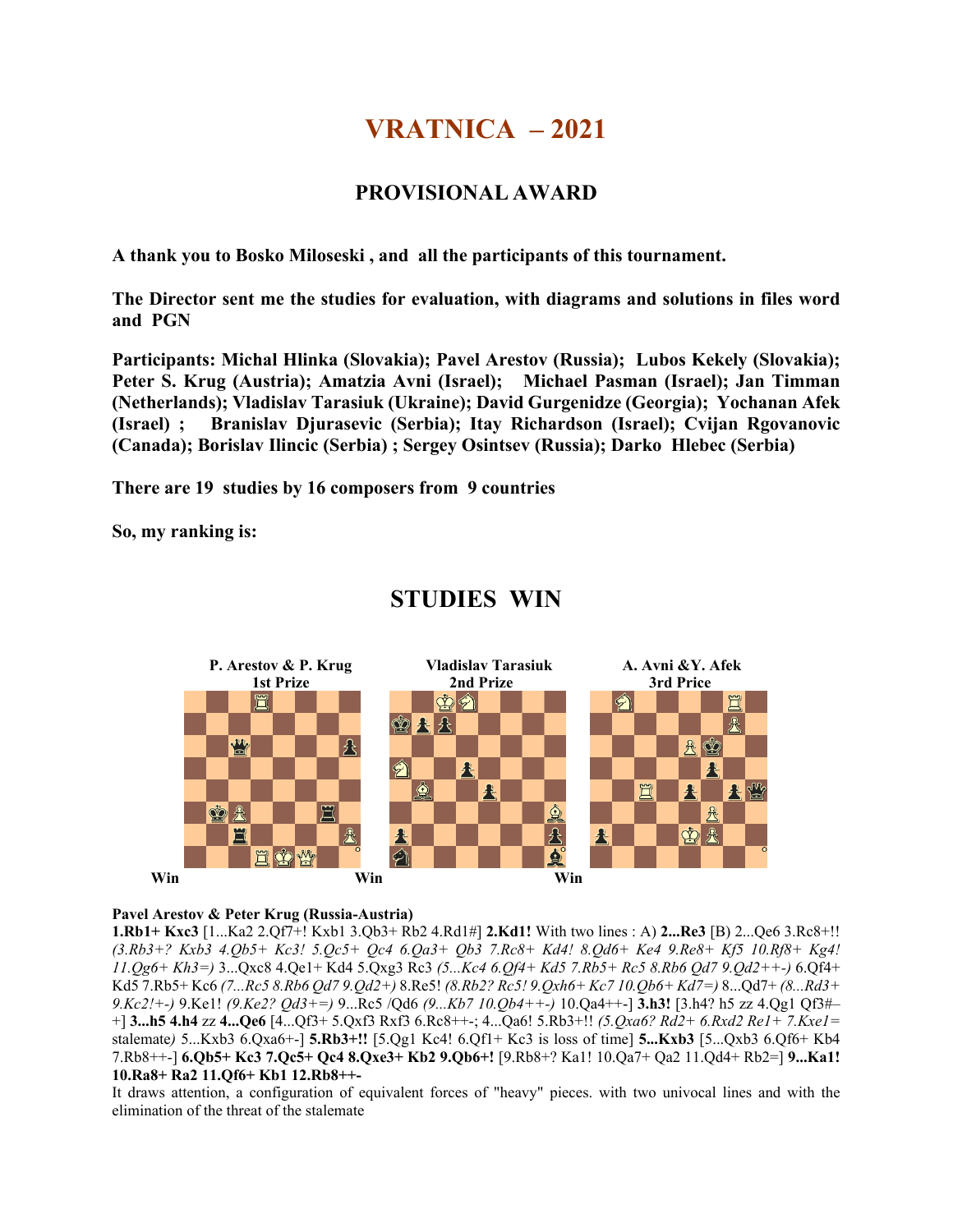### **Vladislav Tarasiuk (Ukraine)**

**1.Bc5+!** [Try: 1.Kxc7? Bg2! 2.Bxg2 Nc2 3.Bc5+ Ka6 4.Nb3 Kb5=] **1...Ka6 2.Ndxb7 Bg2!** [2...Bf3 3.Bf1+ Be2 4.Bxe2#; 2...Kb5 3.Bd7+ Ka6 4.Kxc7+-] **3.Bxg2 Kb5 4.Bf1+ Ka4 5.Bh3 Kb5 6.Bd7+ Ka6 7.Bg4!** [Thematic try : 7.Nc6? Kb5 8.Ne5+ Ka6 Position X with wBd7 9.Kxc7 h1Q 10.Nc6 Kb5 11.Ne5+ Ka6 posiitonal draw] **7...Kb5 8.Be2+ Ka4 9.Bh5! Kb5 10.Be8+ Ka6** [10...c6 11.Bxc6+ Ka6 12.Bxd5 h1Q 13.Bc4#] **11.Nc6 Kb5 12.Ne5+! Ka6**  Position X with wBe8. **13.Nd7! Kb5** [13...h1Q 14.Nb8#] **14.Nb6+! c6 15.Bh5 Nb3** [15...d4 16.Bf7 h1Q 17.Bc4#] **16.Be2#** 

Remarkable variants that culminate in mate, with interesting trials, make up a very nice and entertaining game.

### **Amatzia Avni & Yochanan Afek (Israel)**

**1.Nd7+! Kg6** [1...Kxe6 2.Re8+ Kxd7 3.Rd4+!+-] **2.Ne5+** [2.Ra8? Kxg7 3.fxe4 g3=] **2...Kf6** [2...Kh7 3.Rh8+ Kxg7 4.Rxh4 a1Q 5.Rc7+ Kg8 *(5...Kf6 6.f4+-)* 6.e7+-] **3.Ra8 gxf3+ 4.Nxf3!** [4.Ke3? Kxe5 5.Rc5+ Kf6 6.g8Q *(6.Rxf5+ Kxg7=)* 6...Qh6+ 7.Kd4 Qd2+ 8.Kc4 Qd3+ 9.Kb4 Qb1+=] **4...Qg4** [4...exf3+ 5.Kd3 Qxf2 6.g8Q Qe2+ 7.Kc3 Qe1+ 8.Kc2 Qb1+ 9.Kd2 Qb2+ 10.Ke3 Qe2+ 11.Kf4 Qxc4+ 12.Kg3 Qc7+ 13.Kh3+-] **5.Ke1!** [5.g8Q? exf3+ 6.Ke3 Qxg8=; 5.e7? Qxf3+ 6.Ke1 Qh1+ 7.Ke2 *(7.Kd2?? e3+ 8.fxe3 Qxa8–+)* 7...Qf3+=; 5.Kd2? Qxf3 6.g8Q Qd3+ 7.Ke1 Qb1+=] **5...Qxg7** [5...Qxf3 6.g8Q+-] **6.e7** [6.Nd2? e3 7.Nf1 *(7.fxe3 Qg3+=)* 7...Qb7=] **6...Qxe7** [6...Qh8 7.e8Q+- Qxe8 8.Ra6+ Ke7 9.Nd4+-] **7.Ra6+ Kf7 8.Ng5+!** [8.Nd4? Qb7=; 8.Nd2? e3 9.Nf1 Qb7=] **8...Ke8** [8...Qxg5 9.Rc7++-; 8...Kg7 9.Rc7 Qxc7 10.Ne6++-] **9.Nxe4!** [9.Ne6 Qb7=; 9.Ra8+? Kd7 10.Ra7+ Kd6=] **9...fxe4 10.Rxa2 Qb7** [10...e3 11.Re2+-; 10...Kf7 11.Re2+-] **11.Rxe4+** [11.Re2?? Qb1+–+] **11...Qxe4+ 12.Re2 Qe7 13.Kd2!+-** [13.Rxe7+? Kxe7=] Striking original configuration that culminates in an unexpected position. Study perhaps complex due to its varied complementary lines



## **Itay Richardson (Israel)**

**1.Rf8+** [1.Nxg4? Kxg4 2.Rxh8 g2=] **1...Nf7** [1...Kxg5 2.Ne4+! dxe4 3.Ra5+ Kh6 4.Rxh8+ Kg7 5.Raa8+-; 1...Ke5 2.Nxg4++-] **2.Rxf7+** [2.Nxg4? Kxg4 3.Kxf7 Rxg5=] **2...Kxg5** [2...Ke5 3.Nxg4++-] **3.Ne4+!** [3.Nh3+? Kh6 4.Nxf4 g2 5.Nxg6 g1Q 6.Rxg1 Rxg1=; 3.Nxg4? Kxg4=] **3...dxe4** [3...Kh6 4.Rh1+ Rh4 5.Rxh4#; 3...Kh5 4.Rh7+ Rh6 5.Rh1+ Rh4 6.Rxh6+ Kxh6 7.Rxh4++-] **4.Rf5+ Kh6** [4...Kxf5 5.Ra5#; 4...Kh4 5.Rh1#] **5.Rh1+ Kg7 6.Rf7+ Kg8 7.Rf8+ Kg7 8.Rhh8 R6g5 9.Rfg8#** 

Entertaining game. Advisable for fans of the resolution

### **Borislav Ilincic , Branislav Djurasevic & Darko Hlebec (Serbia)**

**1.d7! Bd5+! 2.Bxd5 e2 3.d8Q** [3.Be4? a2= *(3...e1Q? 4.d8Q+* see solution*)* ] **3...e1Q 4.Be4+!!** [4.Bc4+? Ke3! *(4...Kxc4? 5.Qd5+ Kb4 6.Qb5+ Kc3 7.Qa5++-)* 5.Qxe7+ Kd2!=; 4.Bf3+? Ke3! 5.Qxe7+ Kf2!=] **4...Ke5! 5.Qd5+!**  [5.Qxe7+? Kf4! 6.Qd6+ Kg5! 7.Qe7+ Kf4 8.Qc7+!? Ke3!= *(8...Kg5? 9.Qg7+ Kf4 10.Qh6+ Kg4 11.Qg6+ Kf4 12.Qxf5+ Ke3 13.Qf3+ Kd4 14.Qd3+ Ke5 15.Qd6++-)* ] **5...Kf4!** [5...Kf6 6.Qxf5+ Kg7 7.Qg6+ Kf8 8.Qh6++- (8.Bd5? Qc3+= *(8...e6 9.Qf6+ Ke8 10.Bc4! a2 11.Bb5+-)* ) ] **6.Qxf5+ Ke3** [6...Kg3 7.Qf3+ Kh2 8.Qg2#] **7.Qf3+ Kd4 8.Qd3+ Ke5 9.Qd5+ Kf4 10.Qf7+ Ke3** [10...Kg5 11.Qf5+ Kh6 12.Qg6#] **11.Qb3+! Kd4** [11...Kd2 12.Qd3+ Kc1 13.Qc2#] **12.Qd5+ Ke3** [12...Kc3 13.Qa5+; 12...Kc3 13.Qa5++-] **13.Qd3+ Kf4 14.Qf3+ Ke5 15.Qf5+ Kd4 16.Qc5+!**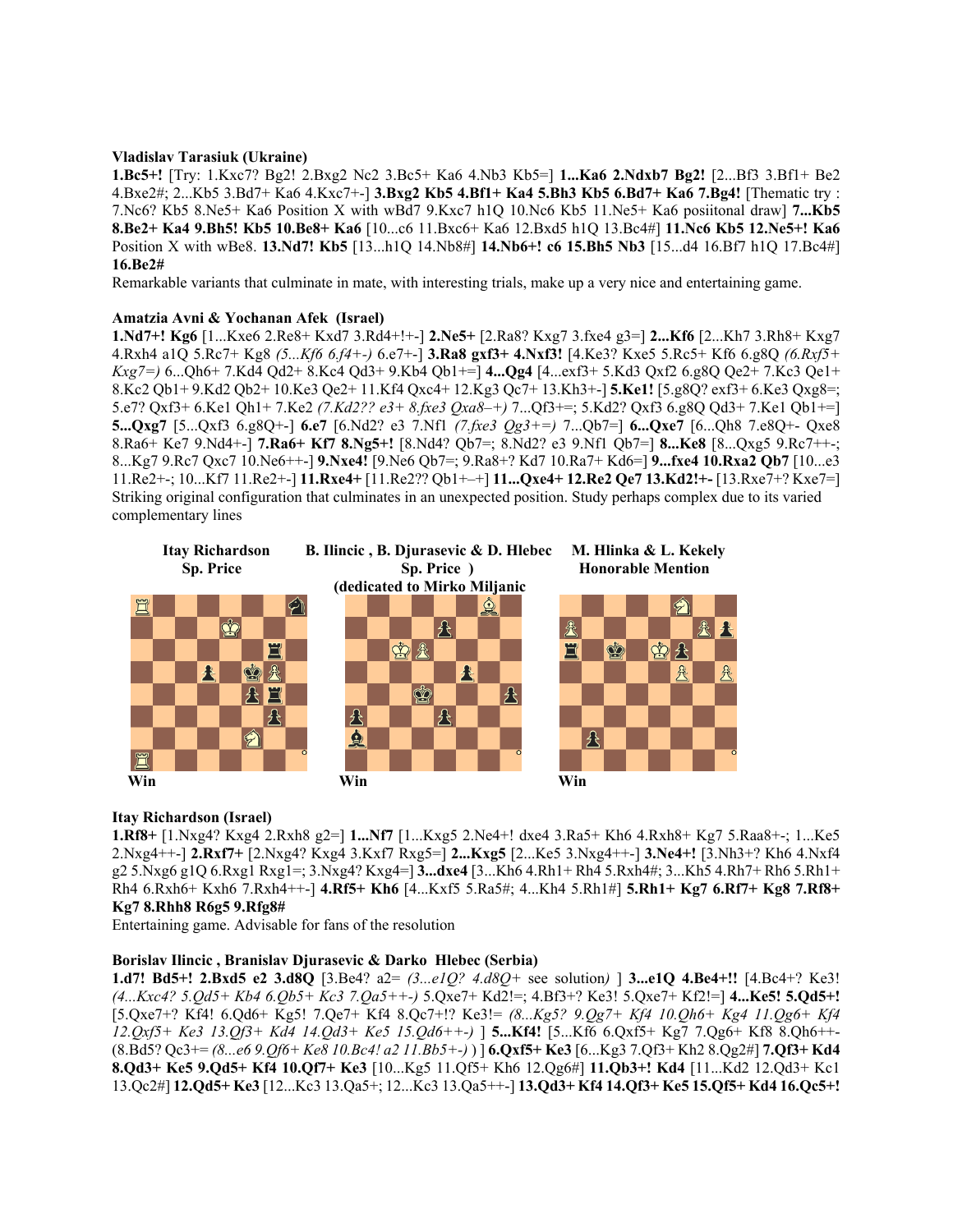**Kxe4 17.Qxe7++-** Final skewer. The dance of the white queen leads to the triple circle of the black king around the white bishop, twice in a clockwise direction, and the third time in the opposite direction<sup>0</sup> Eye-catching presentation of a classic study of domination, with the remarkable maneuvers indicated by the authors

### **Michal Hlinka & Lubos Kekely (Slovakia)**

**1.a8Q+!** [1.g8Q? Kb7+ 2.Kf7 b1Q 3.Qxh7 Rxa7 4.Kxf6+ Ka6 =, quiet] **1...Rxa8 2.g8Q Ra6!** switchback [2...b1Q 3.Qg2+ Kc5 4.Qxa8 Qe1+ 5.Kf7 +-] **3.Qg1 Kb5+! 4.Kd5** [4.Ke7? Ra1 =, quiet] **4...Ra1 5.Qc5+ Ka4 6.Qc2+** it is the quickest **6...Ka3 7.Nxh7 b1Q 8.Qxb1 Rxb1 9.Nxf6 Rh1 10.Ke4!** [10.Ke5? Rh4! =, quiet] **10...Kb4** [10...Rh4+ 11.Kf3! Kb4 12.Kg3 +-] **11.Kf4** [11.Kf3? Kc5 =, quiet] **11...Kc5 12.Kg5 Kd6 13.h6 Ke7** [13...Rg1+ 14.Ng4 Rh1 15.Nf2 Rh2 16.Ne4+ Ke7 17.Kg6 +-] **14.h7 Kf7** [14...Rg1+ 15.Ng4 +-] **15.Nh5+-** 

Ingenious introduction to arrive at a pawn and Knight endgame against a Rook



# **STUDIES DRAW**

### **Sergey Osintsev (Russia)**

**1.Bb3+!** [1.Bxd3+? Kd1! 2.a8Q Bb6+ 3.Nd4 Bxd4#; 1.a8Q? Bb6+ 2.Nd4+ Bxd4#] **1...Kxb3 2.g8Q+!** [2.Nxe7? Bb6+ 3.Kxd3 e4#!; 2.a8Q? Bb6+ 3.Nd4+ exd4+ 4.Kf4 Rxg7–+] **2...Nxg8 3.Nxe7** [3.a8Q? Bb6+ 4.Kxd3 e4+ 5.Qxe4 Rxe4 6.Kxe4 Nf6+–+] **3...Bb6+** [3...Nf6 4.a8Q Bb6+ 5.Kxd3 e4+ 6.Qxe4 Nxe4 7.Kxe4=] **4.Kxd3 Bf3 5.a8Q!** [5.Nxg8?? e4#!] **5...Bxa8 6.Nxg8 Bd5** [6...e4+ 7.Ke2 Bd5 8.Ne7] **7.Ne7!** [7.Nf6? e4+! 8.Nxe4 (8.Ke2 Bc4+! 9.Kd1 e3 10.Ne4! Be6 *(10...Bf7)* 11.Be1 Bg4+! 12.Kc1 Bd4! 13.Nd2+ exd2+ 14.Bxd2 *(14.Kxd2 Bc3+–+)* 14...Bb2+ 15.Kb1 Bf5#) 8...Bc4#!] **7...e4+ 8.Ke2 Bc4+ 9.Kd1** [9.Ke1? e3 10.Bc1 Ba5+ 11.Kd1 e2#] **9...e3 10.Nc6! exd2!** [10...Bd5 11.Ba5! Bf3+ *(11...Bc5 12.Ne5=)* 12.Ke1! Bc5 *(12...Bxa5+ 13.Nxa5+ Kc3 14.Kf1 Kd3 15.Ke1 Bd5 16.Kd1=)* 13.Ne5!=; 10...Bb5 11.Ba5 Bc5 *(11...e2+ 12.Ke1 Bc5 13.Bd2! Kc2 14.Nb4+! Kb2 15.Nd5!=)* 12.Ne5! e2+ 13.Kd2!= *(13.Ke1? Kc2 14.Nf3 Kd3! 15.Bd2 Bd6! 16.Ng1 Bg3#)* ] **11.Na5+!** [11.Kxd2?–+] **11...Bxa5=** stalemate

Appropriate introduction, univocal complementary variants, trials and a very nice position at the end of the sequence

### **Michael Pasman (Israel)**

**1.Ra3!** [1.e8Q? Bh2+ 2.Kf1 Bg2+ 3.Ke1 Bg3#; 1.Nd2? Kxd2 2.Ra1 *(2.e8Q Rb1+–+)* 2...Bc6–+; 1.Nc3? Bh2+ 2.Kf1 Bg2+ 3.Ke1 Bg3#] **1...Bf2+** [1...Bh2+ 2.Kf1 Bg2+ 3.Ke1=] **2.Kf1 Bd4** [2...Bc5 3.Rc3+=] **3.Ke1!** [3.e8Q? Bg2+ 4.Ke1 Bf2#; 3.Nd2 Kxd2 4.e8Q Rb1+–+] with two lines :A) **3...Bg2** [B) 3...Bc6 4.Nc3! Bc5 *(4...Bf2+ 5.Kf1 Bc5 6.Ra1+ Kc2 7.Na4 Bb5+ 8.Kg2 Bc6+ 9.Kf1=)* 5.Ra4! *(5.Ra6? Bd7 6.Ra1+ Kc2 7.Nd5 Bb5 8.Nc7 Bb4+ 9.Kf2 Kb3+ 10.Ke3 Bc5+ 11.Ke4 Bc6+ 12.Kd3 Bxe7–+)* 5...Bd7 6.Na2+! Kb1 7.Re4! *(7.Nc3+? Kc2 8.Rc4 Bb4 9.Rc8 Bxe7 10.Rc7 Bh4+ 11.Kf1 Bh3+–+)* 7...Be8 8.Nc3+ Kc2 9.Rc4! *(9.Nd1? Kd3–+)* 9...Bb4 10.Rc8! (10.Kf1? Bxc3 11.Rc8 Bb5+ 12.Kg1 *(12.Kf2? Kd3+ 13.Kf3 Re2–+)* 12...Rb1+ 13.Kf2 Rf1+ 14.Kg2 Re1–+) 10...Bxc3+ 11.Ke2= (11.Kf2? Kd1+ 12.Kf3 Bh5+ 13.Kg3 *(13.Kf4 Rb4+ 14.Kf5 Rb5+ 15.Ke6 Re5+ 16.Kd6 Re3–+)* 13...Be1+ 14.Kf4 Rb4+ 15.Kg5 Rb5+ 16.Kf4 *(16.Kf6 Bh4+–+)* 16...Bd2+ 17.Ke4 Rb3–+) 11...Bb5+ 12.Kf3+- positional draw; 3...Bf2+ 4.Kf1 Bc5 5.Rc3+=]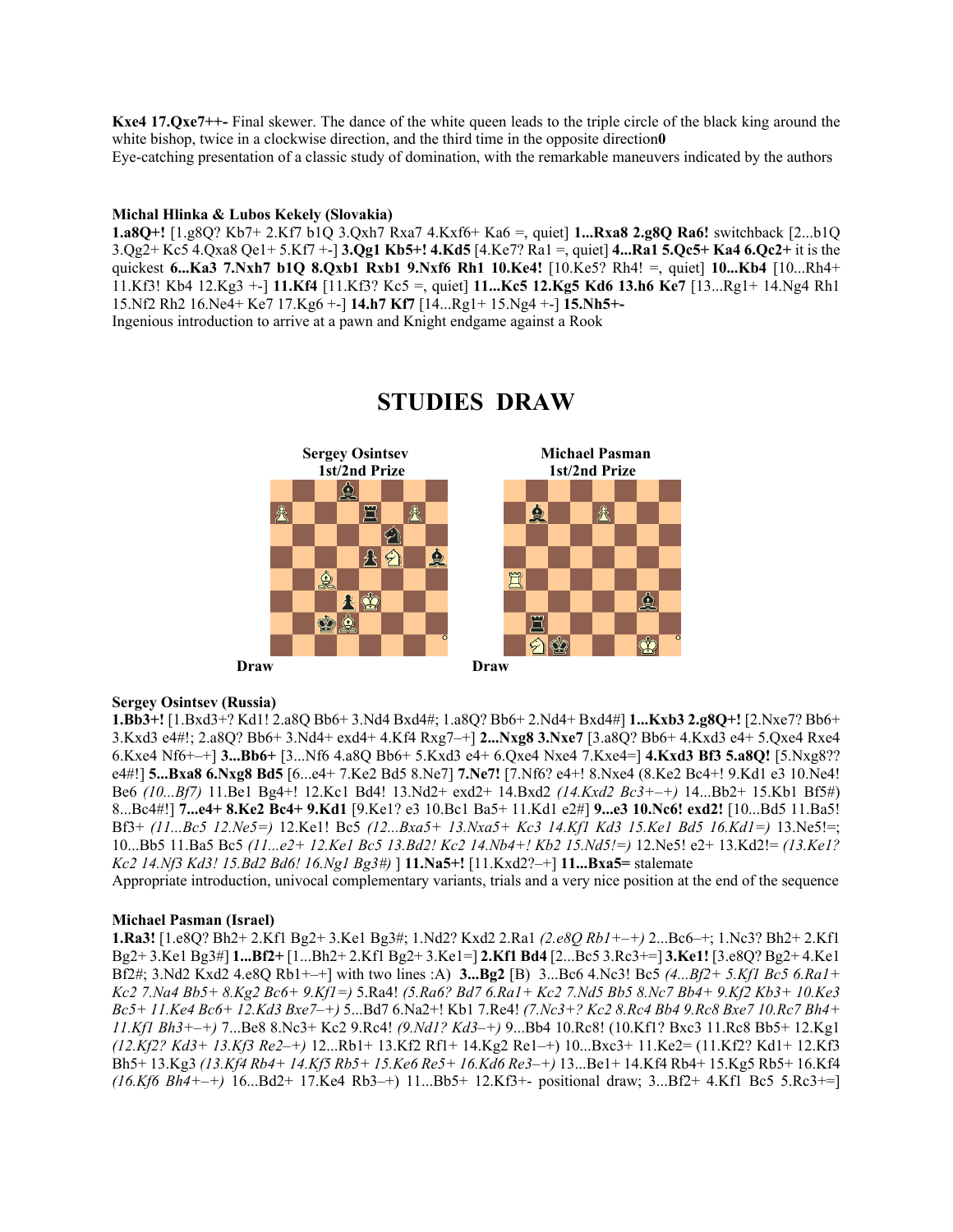**4.Nd2! Rxd2 5.Ra1+!** [5.e8Q? Bf2#] **5...Bxa1 6.e8Q Bc3 7.Qe3!** [7.Qc8? Rc2+!–+] **7...Kc2 8.Qxc3+ Kxc3** ideal stalemate

The culmination with a beautiful stalemate!, plus a technical line with a positional draw, complete a study of significant artistic value !!



### **Pavel Arestov & Michal Hlinka (Slovakia)**

**1.Rd2+!** [1.Rxd3? Qg4+–+] **1...Kc1 2.Rxd3 Qg4+!** [2...Bxg3 3.Rc7+ Bxc7 4.Rxh3= quiet] **3.Ka3!** [3.Kb3 /Kc3 3...Bxg3–+] **3...Bxg3 4.Ree3! Bf2** [4...Bf4 5.Rc3+ Kd2 6.Rcd3+= quiet] **5.Rc3+ Kd2** [5...Kb1 6.Rc4!! *(6.Rb3+? Ka1!)* 6...Qg1 *(6...Qxc4 7.Re1+ Kc2 8.Rc1+ Kxc1* stalemate*)* 7.Re2!] **6.Rcd3+ Kc2 7.Rc3+ Kb1 8.Rc4 Qg1** [8...Qxc4 9.Re1+ Kc2 10.Rc1+ Kxc1 stalemate; 8...Qxc4 9.Re1+ Kc2 10.Rc1+ Kxc1= stalemate] **9.Re2!** [9.Rb3+? Ka1–+] **9...Bc5+ 10.Ka4!** [10.Kb3? Qd1+ /Qg3+–+] **10...Qf1** [10...Qd1+ 11.Rcc2! main line] **11.Rcc2!** [11.Rec2? Be3! 12.R2c3 Qd1+] **11...Qf4+ 12.Kb5 Qb4+ 13.Kc6** =, quiet

With technically non-equivalent forces, from the 2nd movement, pleasant draw positionals and stalemates are presented in miniature

### **Jan Timman (Netherlands)**

**1.b6!** [1.d6+ Kd7! 2.c6+ bxc6 3.Nxc6 *(3.bxc6+ Kxd6 4.Nb5+ Kc5 5.Nxa7 gxh5–+)* 3...Bc5 4.dxc7 gxh5–+] **1...cxb6 2.h6! bxc5** [2...Kf7 3.h7 Kg7 4.c6 Bb8+ 5.f4! Kxh7 6.Nb5 bxc6 7.dxc6 Bd3 8.c7=] **3.Nc6+!** [3.d6+ Kf7 4.Ne6 Kg8 5.d7 Bb6–+] **3...bxc6 4.h7 Bb8+ 5.d6+! Bxd6+ 6.f4 Bxf4+ 7.Kxf4 g5+ 8.Ke5! Bxh7** The stalemate is known from Selesniev.

Witty introduction to arrive a nice stalemate

### **David Gurgenidze (Georgia)**

**1.b4+!** [1.Rxe1? Qh3+ 2.Kb7 Qf3+ 3.Kxa7 Qf2+ 4.Ka8 Qxe1 5.b4+ Ka6 6.b5+ Ka5 7.Rb7 Qe5–+] **1...Ka6** [1...Ka4 2.Rxe1 Qh3+ 3.Kb7 Qf3+ 4.Ka6=] **2.b5+!** [2.Rxe1? Qc2+ 3.Kd7 Qd2+ 4.Kc8 Qxe1 5.Kc7 Qe5+ 6.Kc8 Qe7–+] **2...Ka5 3.Rxe1 Qh3+ 4.Kb7 Qf3+ 5.Kxa7 Qf2+ 6.b6 Qxe1 7.Rf8!!** [7.Rh8? Qe7+! 8.b7 Qe3+ 9.Ka8 Ka6 10.b8N+ Kb6! 11.Nd7+ Kc7–+; 7.Rd8? Kb5! 8.b7 Qa5+–+; 7.Rg8? Qe3! 8.Rg6 Kb5–+] **7...Qe4** [7...Qe3 8.Rf5+=] **8.b7!**  [8.Rf2? Kb5 9.b7 Qd4+ 10.Ka8 Qa1+–+] **8...Qd4+ 9.Ka8 Ka6** [9...Qd5 10.Rf5 Qxf5 11.b8Q=] **10.b8N+!** [10.b8Q? Qd5+ 11.Qb7+ Qxb7#] **10...Kb6 11.Rf6+ Qxf6 12.Nd7+=** 

Interesting and instructive - With remarkable essays and the timely coronation of a Knight